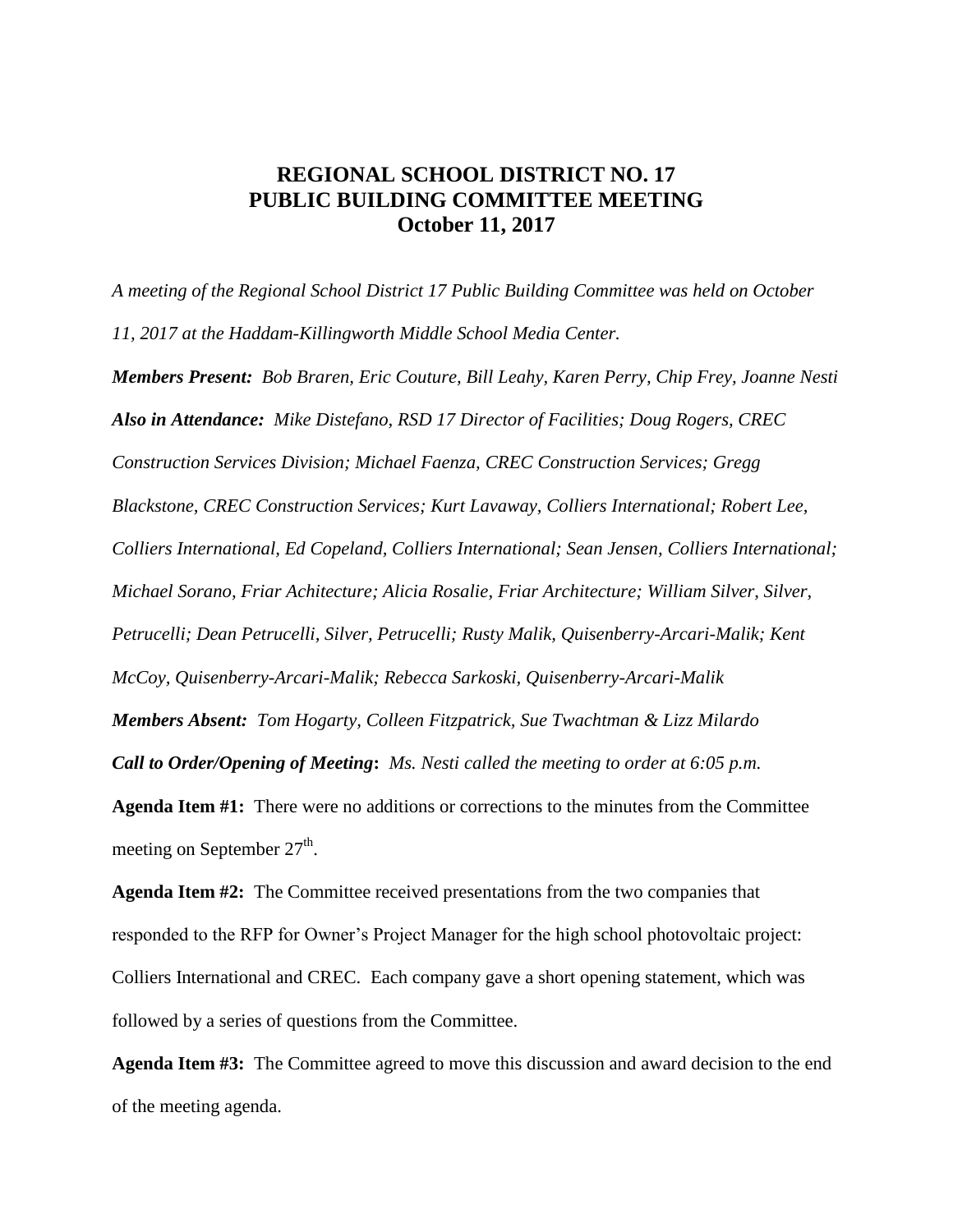**Agenda Item #4:** The Committee received presentations from three companies that responded to the RFP for an Architect for the high school auditorium renovation: Quisenberry-Arcari-Malik, FriarArchitecture, and Silver-Petrucelli. Each company gave a short opening statement, which was followed by a series of questions from the Committee.

**Agenda Item #5:** The Committee rated and discussed each company's presentation and reached consensus that the contract should be awarded to Friar for a fee of \$30,000. It will make that recommendation to the Board of Education at its October  $17<sup>th</sup>$  meeting.

**Agenda Item #6:** Mr. Rogers presented several invoices to the Committee for review, as follows:

Fuss and O'Neill---\$14,513 for work related to asbestos clean-up in several labs and classrooms, material discovered during the roof replacement project.

Silktown Roofing---\$30,248 for work related to change orders connected to the roof replacement project, including new ladders and sub-contracting work connected to mechanical and electrical aspects of the roof project.

Silver, Petrucelli---\$752.00 for construction phase work connected to the roof replacement project. The Committee approved payments to Fuss and O'Neill and to Silver, Petrucelli, and will recommend payment of the Silktown invoice for approval by the Board of Education at its October  $17<sup>th</sup>$  meeting.

**Agenda Item #7:** Mr. Rogers presented a proposal from Silver, Petrucelli for code evaluation and construction consulting for ceiling and roof penetration work connected to the high school boiler upgrade project for a fee of \$4,350.00. The Committee reached consensus to approve the proposal.